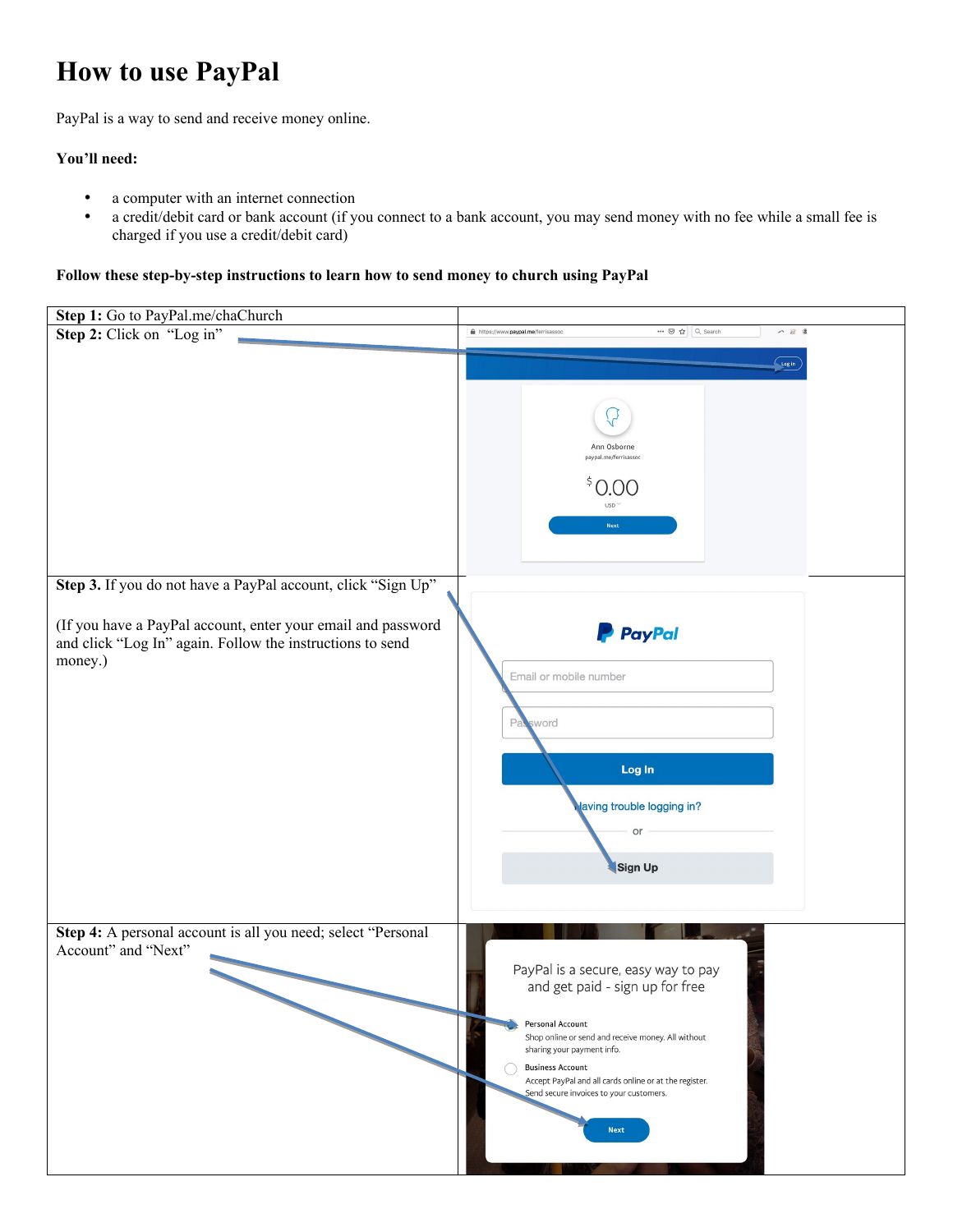| Step 5: You now have to fill in your name, email address, plus<br>a password. When you have added your details, click Next.                                                             |                                                                                                 |
|-----------------------------------------------------------------------------------------------------------------------------------------------------------------------------------------|-------------------------------------------------------------------------------------------------|
|                                                                                                                                                                                         | Join millions around the world                                                                  |
|                                                                                                                                                                                         | who shop and send money at<br>the speed of light                                                |
|                                                                                                                                                                                         |                                                                                                 |
|                                                                                                                                                                                         | United Kingdom<br>$\checkmark$                                                                  |
|                                                                                                                                                                                         | First Name                                                                                      |
|                                                                                                                                                                                         | Last Name                                                                                       |
|                                                                                                                                                                                         | Email Address                                                                                   |
|                                                                                                                                                                                         | Create your password                                                                            |
|                                                                                                                                                                                         | Confirm your password                                                                           |
|                                                                                                                                                                                         | <b>Next</b>                                                                                     |
| Step 6: Next you will be asked to complete your address<br>details. This will also be your billing address. Once you have<br>completed this click in the second box to confirm that you | Town/City                                                                                       |
| have read and understood the user agreement.                                                                                                                                            | Phone number<br>Mobile                                                                          |
|                                                                                                                                                                                         |                                                                                                 |
|                                                                                                                                                                                         | Date of birt                                                                                    |
|                                                                                                                                                                                         |                                                                                                 |
|                                                                                                                                                                                         | Nationality<br><b>United Kingdom</b><br>v                                                       |
|                                                                                                                                                                                         |                                                                                                 |
|                                                                                                                                                                                         | Stay logged in for faster checkout.                                                             |
|                                                                                                                                                                                         |                                                                                                 |
|                                                                                                                                                                                         | I confirm that I have read, consent and agree to<br>PayPal's User Agreement and Privacy Policy, |
|                                                                                                                                                                                         | and I am of legal age. I understand that I can<br>change my communication preferences any time  |
|                                                                                                                                                                                         | in my PayPal account. For more information                                                      |
| Step 7: Click on Agree and Create Account                                                                                                                                               |                                                                                                 |
| Step 8: Click on "Get Started"                                                                                                                                                          |                                                                                                 |
|                                                                                                                                                                                         |                                                                                                 |
|                                                                                                                                                                                         |                                                                                                 |
|                                                                                                                                                                                         | You are in! What's next?                                                                        |
|                                                                                                                                                                                         | Send money and shop with ease with your new<br>account                                          |
|                                                                                                                                                                                         | Shop with PayPal                                                                                |
|                                                                                                                                                                                         | Speed through checkout with millions of<br>sites                                                |
|                                                                                                                                                                                         | <b>Get Started</b>                                                                              |
|                                                                                                                                                                                         |                                                                                                 |